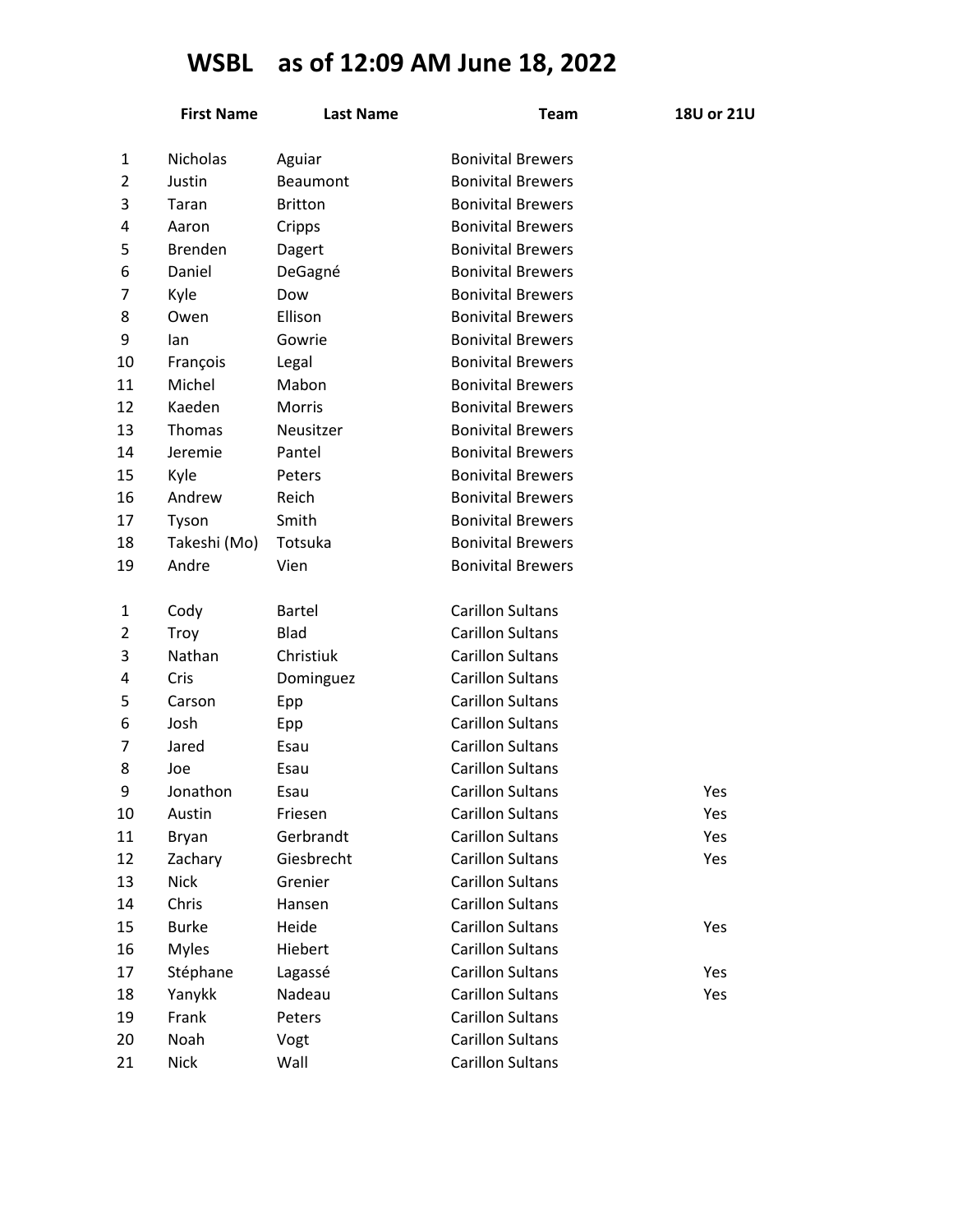| 1              | Kiel                   | Armstrong          | <b>Elmwood Giants</b>                            |     |
|----------------|------------------------|--------------------|--------------------------------------------------|-----|
| 2              | Josh                   | Benjamin           | <b>Elmwood Giants</b>                            |     |
| 3              | <b>Brett</b>           | Boudreau           | <b>Elmwood Giants</b>                            |     |
| 4              | Colten                 | Boudreau           | <b>Elmwood Giants</b>                            |     |
| 5              | lan                    | <b>Bowie</b>       | <b>Elmwood Giants</b>                            |     |
| 6              | Daniel                 | Carter             | <b>Elmwood Giants</b>                            |     |
| 7              | Josiah                 | Churchill          | <b>Elmwood Giants</b>                            |     |
| 8              | <b>Nicolas</b>         | Doig               | <b>Elmwood Giants</b>                            |     |
| 9              | Scott                  | <b>Dyck</b>        | <b>Elmwood Giants</b>                            |     |
| 10             | Evan                   | Funk               | <b>Elmwood Giants</b>                            |     |
| 11             | Richard                | Graham             | <b>Elmwood Giants</b>                            |     |
| 12             | <b>Bryan</b>           | McIntyre           | <b>Elmwood Giants</b>                            |     |
| 13             | <b>Brett</b>           | Muron              | <b>Elmwood Giants</b>                            |     |
| 14             | Daniel                 | Perron             | <b>Elmwood Giants</b>                            |     |
| 15             | Steven                 | Prichard           | <b>Elmwood Giants</b>                            |     |
| 16             | Justin                 | Scott              | <b>Elmwood Giants</b>                            | Yes |
| 17             | Riley                  | <b>Trager</b>      | <b>Elmwood Giants</b>                            |     |
| 18             | Shayne                 | <b>Turk</b>        | <b>Elmwood Giants</b>                            |     |
| 19             | Neil                   | Walton             | <b>Elmwood Giants</b>                            |     |
|                |                        |                    |                                                  |     |
| 1              | Steven                 | Bento              | North Winnipeg Pirates                           |     |
| $\overline{2}$ | Jacey                  | Boyd               | North Winnipeg Pirates                           |     |
| 3              | Zach                   | Buchanan           | North Winnipeg Pirates                           |     |
| 4              | Alex                   | Fillion            | North Winnipeg Pirates                           |     |
| 5              | Jeffrey                | Guttormson         | North Winnipeg Pirates                           |     |
| 6              | Phil                   | Hayden             | North Winnipeg Pirates                           |     |
| 7              | Bobby                  | High               | North Winnipeg Pirates                           |     |
| 8              | Christian              | Ingram             | <b>North Winnipeg Pirates</b>                    |     |
| 9              | <b>Brendan</b>         | <b>Ivison</b>      | North Winnipeg Pirates                           |     |
| 10             | <b>Brent</b>           | Ivison             | North Winnipeg Pirates                           |     |
| 11             | Robert                 | <b>Ivison</b>      | North Winnipeg Pirates                           |     |
| 12             | Jalen                  | Richard            | North Winnipeg Pirates                           |     |
| 13             | Jordan                 | Krenkevich         | North Winnipeg Pirates                           |     |
| 14             |                        |                    |                                                  |     |
|                | Kalan                  | Krenkevich         | North Winnipeg Pirates                           | Yes |
| 15             | Rhys                   | Morris             | North Winnipeg Pirates                           |     |
| 16             | Darnell                | <b>Nast</b>        | North Winnipeg Pirates                           |     |
| 17             | <b>Bryce</b>           | Raven              | North Winnipeg Pirates                           | Yes |
| 18             | Trent                  | Raven              | North Winnipeg Pirates                           |     |
| 19<br>20       | <b>Bryce</b><br>Nathan | Romagnoli<br>Slaby | North Winnipeg Pirates<br>North Winnipeg Pirates |     |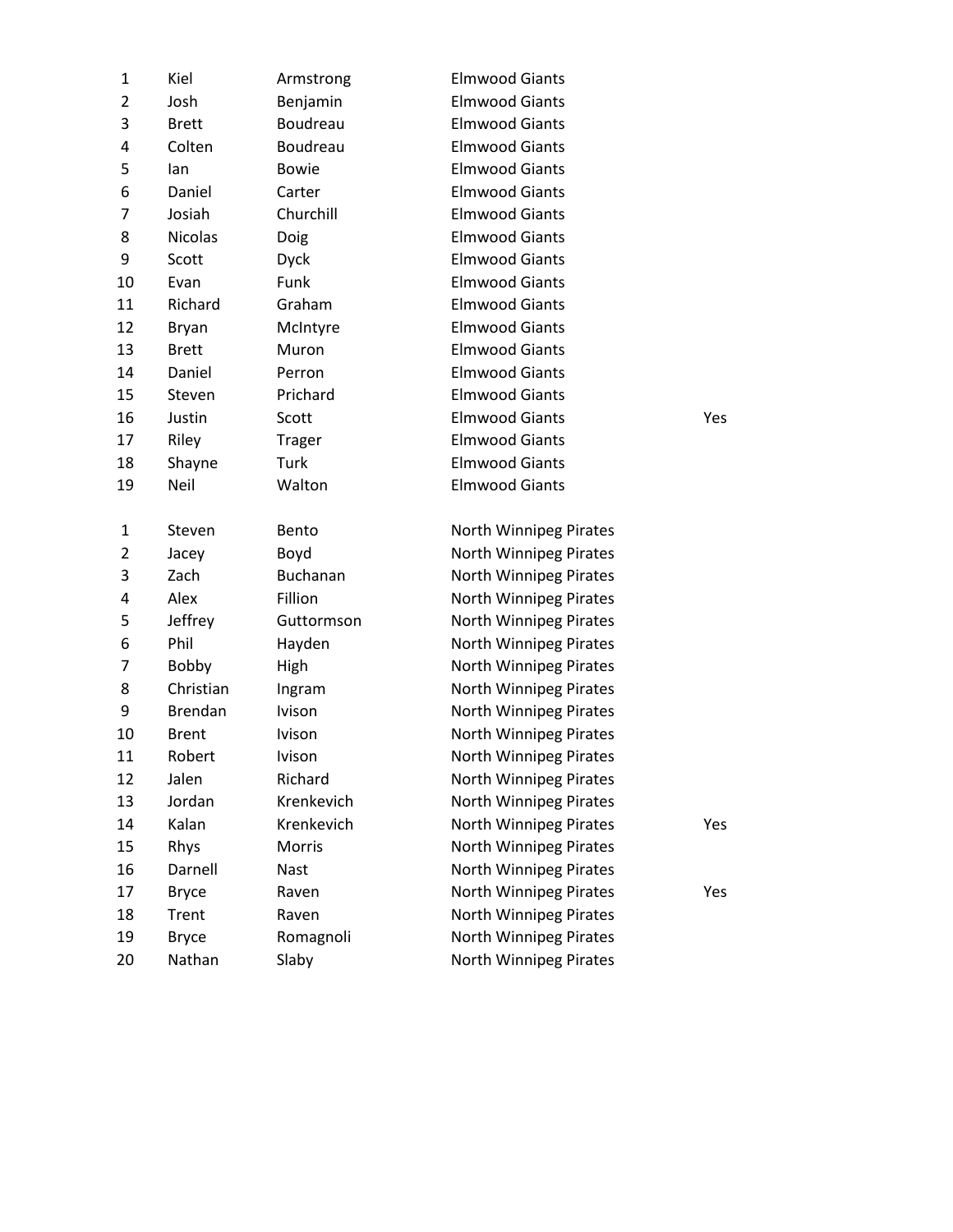| $\mathbf{1}$   | Chase        | Borgford        | <b>Pembina Phillies</b>  | Yes |
|----------------|--------------|-----------------|--------------------------|-----|
| $\overline{2}$ | Stéphane     | <b>Boulley</b>  | <b>Pembina Phillies</b>  |     |
| 3              | Kalena       | Chernesky       | <b>Pembina Phillies</b>  |     |
| 4              | Luke         | Chernesky       | <b>Pembina Phillies</b>  |     |
| 5              | <b>Brady</b> | <b>Dyck</b>     | Pembina Phillies         |     |
| 6              | Remi         | Fournier        | Pembina Phillies         |     |
| 7              | Paul         | Lamontagne-Wood | Pembina Phillies         |     |
| 8              | Colin        | Lee             | Pembina Phillies         |     |
| 9              | Owen         | Loney           | Pembina Phillies         |     |
| 10             | Weslee       | Loney           | Pembina Phillies         |     |
| 11             | Sarah        | Moir            | <b>Pembina Phillies</b>  |     |
| 12             | Daniel       | Okedara         | <b>Pembina Phillies</b>  |     |
| 13             | Ryan         | Thompson        | <b>Pembina Phillies</b>  |     |
| 14             | Jordan       | Wong            | <b>Pembina Phillies</b>  |     |
| $\mathbf{1}$   | Eric         | Archambault     | South Winnipeg Longhorns |     |
| $\overline{2}$ | Shea         | <b>Budge</b>    | South Winnipeg Longhorns |     |
| 3              | Jason        | Coutu           | South Winnipeg Longhorns |     |
| 4              | Riel         | Dufault         | South Winnipeg Longhorns | Yes |
| 5              | Aaron        | Floresco        | South Winnipeg Longhorns |     |
| 6              | Sehwan       | Jang            | South Winnipeg Longhorns |     |
| 7              | William      | Kantimere       | South Winnipeg Longhorns |     |
| 8              | Kevin        | Kristjanson     | South Winnipeg Longhorns |     |
| 9              | Noah         | Letkeman        | South Winnipeg Longhorns |     |
| 10             | Dylan        | Mills           | South Winnipeg Longhorns |     |
| 11             | Andrew       | Neufeld         | South Winnipeg Longhorns |     |
| 12             | <b>Brady</b> | Perreault       | South Winnipeg Longhorns |     |
| 13             | Michael      | Silk            | South Winnipeg Longhorns |     |
| 14             | Matthew      | Tallman         | South Winnipeg Longhorns |     |
| 15             | Joseph       | Thibert         | South Winnipeg Longhorns |     |
| 16             | Samuel       | Thibert         | South Winnipeg Longhorns |     |
| 17             | Reiden       | Tichit          | South Winnipeg Longhorns |     |
|                |              |                 |                          |     |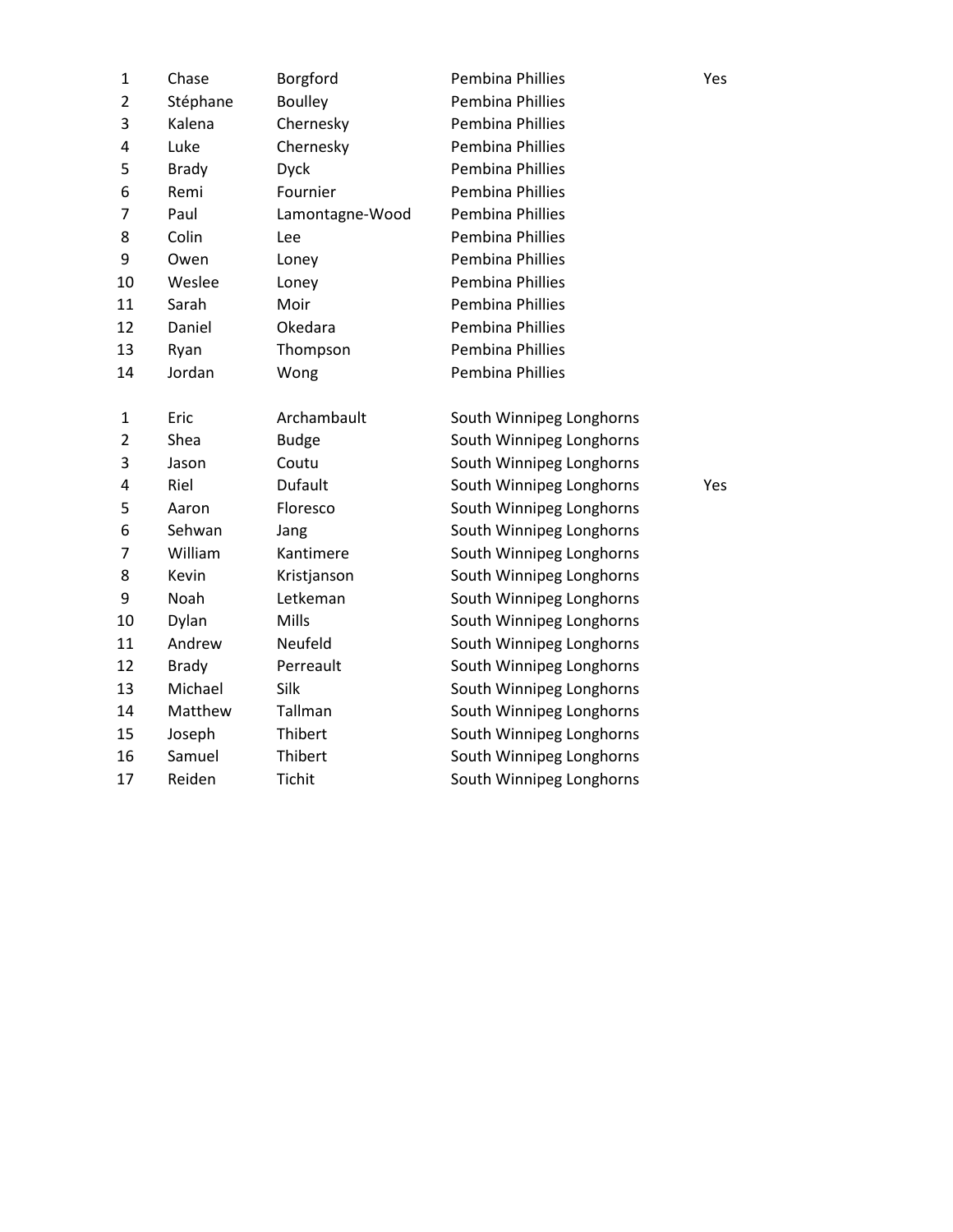| $\mathbf{1}$   | Cole           | Cassie             | Springfield Braves         |     |
|----------------|----------------|--------------------|----------------------------|-----|
| $\overline{2}$ | Rees           | Ewonchuk           | <b>Springfield Braves</b>  |     |
| 3              | Aidan          | Fanshaw            | <b>Springfield Braves</b>  | Yes |
| 4              | Matthew        | Gnutel             | <b>Springfield Braves</b>  |     |
| 5              | Stephen        | Gnutel             | Springfield Braves         |     |
| 6              | Trevor         | Gray               | <b>Springfield Braves</b>  |     |
| 7              | Joshua         | Ireland            | <b>Springfield Braves</b>  | Yes |
| 8              | Ryan           | Kostynuik          | Springfield Braves         |     |
| 9              | Clay           | Kotschorek         | Springfield Braves         |     |
| 10             | Devan          | Lambert            | <b>Springfield Braves</b>  |     |
| 11             | Tim            | Malazdrewich       | <b>Springfield Braves</b>  |     |
| 12             | <b>Brandon</b> | Michalow           | Springfield Braves         |     |
| 13             | William        | Mirwaldt           | Springfield Braves         |     |
| 14             | Gerald         | Palidwor           | Springfield Braves         |     |
| 15             | Dylan          | Partridge          | <b>Springfield Braves</b>  |     |
| 16             | David          | Sharp              | <b>Springfield Braves</b>  |     |
| 17             | Jeremy         | Voth               | Springfield Braves         |     |
| 18             | James          | Walker             | <b>Springfield Braves</b>  |     |
| 19             | Joel           | Warkentin          | <b>Springfield Braves</b>  |     |
| 20             | Bob            | Welsh              | <b>Springfield Braves</b>  |     |
| 21             | Owen           | Wiebe              | <b>Springfield Braves</b>  |     |
| 22             | Ty             | Zebinski           | <b>Springfield Braves</b>  |     |
|                |                |                    |                            |     |
| 1              | Zachary        | Campbell           | <b>Stonewall Blue Jays</b> |     |
| $\overline{2}$ | Noah           | Cnockaert-Ducharme | <b>Stonewall Blue Jays</b> |     |
| 3              | Quentin        | Dreger             | <b>Stonewall Blue Jays</b> |     |
| 4              | Davis          | Fenske             | <b>Stonewall Blue Jays</b> |     |
| 5              | Adam           | Kirk               | <b>Stonewall Blue Jays</b> |     |
| 6              | Chad           | Leskiw             | <b>Stonewall Blue Jays</b> |     |
| 7              | David          | Mabon              | <b>Stonewall Blue Jays</b> |     |
| 8              | Jack           | Moir               | <b>Stonewall Blue Jays</b> | Yes |
| 9              | Chris          | Norquay            | Stonewall Blue Jays        |     |
| 10             | Derek          | Petrasko           | <b>Stonewall Blue Jays</b> |     |
| 11             | <b>Baily</b>   | Proctor            | Stonewall Blue Jays        |     |
| 12             | Adam           | Senden             | Stonewall Blue Jays        | Yes |
| 13             | James          | Stolar             | Stonewall Blue Jays        |     |
| 14             | Eric           | Swanson            | Stonewall Blue Jays        |     |
| 15             | Chayce         | Topolnitsky        | <b>Stonewall Blue Jays</b> | Yes |
| 16             | Jeremy         | Wasilewski         | Stonewall Blue Jays        |     |